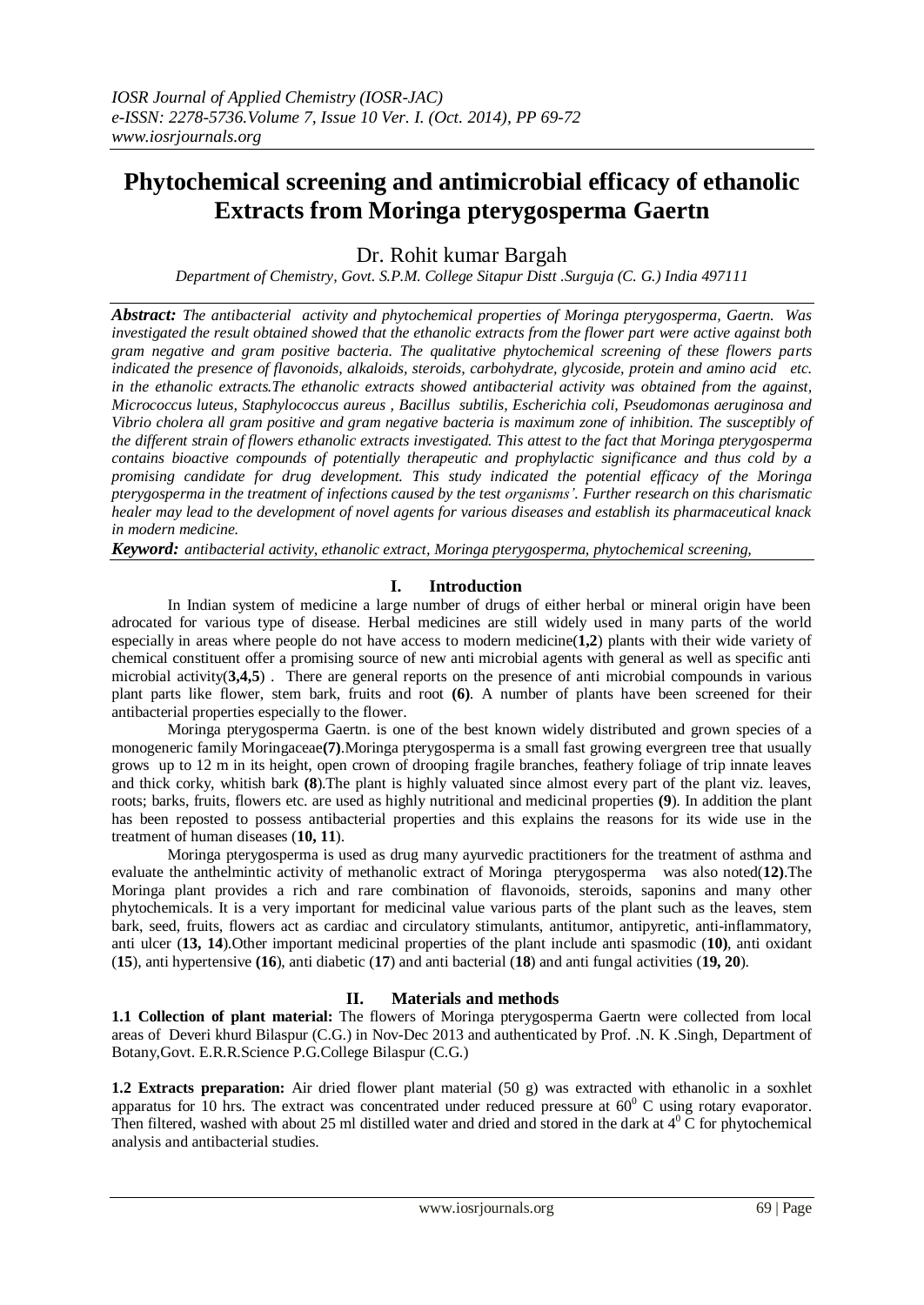**1.3 Phytochemical analysis:** The ethanolic extracts of flower of Moringa pterygosperma were analyzed by qualitative method for the presence of the alkaloids, saponins, flavonoids, steroids, phenol, glycoside and reducing sugars (**21, 22**).

| Test/ Extract                  | <b>Ethanolic Extract</b> |
|--------------------------------|--------------------------|
| <b>Test for alkaloids</b>      |                          |
| 1. Mayer test                  | $^{+}$                   |
| 2. Wagner test                 | $\ddot{}$                |
| 3.Dragendrorff test            | $^{+}$                   |
| <b>Test for flavonoids</b>     |                          |
| 1. Ferric chloride test        | $+$                      |
| 2. Shinoda test                | $^{+}$                   |
| 3. Lead acetate test           | $^{+}$                   |
| <b>Test for steroids</b>       |                          |
| 1.Salkowski's test             | $+$                      |
| 2. Sulphur test                | $+$                      |
| 3. Liebermann Burchard's test  | $+$                      |
| <b>Test for Saponins</b>       |                          |
| 1. Froth test                  |                          |
| 2. Foam test                   |                          |
| <b>Test for glycoside</b>      |                          |
| 1. Legal's test                | $^{+}$                   |
| 2.Borntrager's test            | $^{+}$                   |
| 3. Baljet's test               | $^{+}$                   |
| 4. Bromine water test          | $^{+}$                   |
| <b>Test for Carbohydrates</b>  |                          |
| 1. Molish test                 | $+$                      |
| 2. Barfored's test             | $+$                      |
| 3. Benedic test                | $\ddot{}$                |
| 4. Fehling test                | $^{+}$                   |
| <b>Test for Tannins</b>        |                          |
| 1. Ferric chloride test        |                          |
| 2. Geletin test                |                          |
| <b>Test for Volatile oil</b>   |                          |
| 1 NaOH +HCl test               |                          |
| Test for Protein & Amino acide |                          |
| 1. Million reagent             | $^{+}$                   |
| 2.Ninhydrin reagent            | $\ddot{}$                |
| 3. Biuret test                 | $+$                      |
| 4.Xanthoprotein test           | $+$                      |

**Table-1** Phytochemical screening of Moringa pterygosperma flowers of ethanolic extracts

(+): indicates presence or positive reaction

(-): indicates absence or Negative reaction

**1.4 Micro organisms used:** The organisms used were three gram positive (Micrococcus luteus, Staphylococcus aureus, Bacillus subtilis) and three gram negative (Escherichia coli, Pseudomonas aeruginosa and Vibrio cholera) bacteria.

**1.5 Preparation of culture media:** Nutrient broth was used for the preparation of inoculums of bacteria and Muller Hinton agar media (Hi- media) was used for preparation of medium for antibacterial screening.

**1.6 Antibacterial activity index (AI):** Antibacterial index (AI) for individual chemical extracts of Moringa pterygosperma was calculated as the mean value of the zone of inhibition obtained against all individual bacteria.

**1.7 Determination of antibacterial activity:** Antibacterial activity of the flower extracts was determined using agar well diffusion method by following the known procedure (**23, 24**).After solidification of the medium at equal distance with the help of sterile metallic borer. The uniform volumes of different concentration of test and standard solution were added to the Petri dish and the solution were allowed to diffuse by leaving plates undisturbed for one hours at room temperature. The Petri dishes were incubated at  $37^{\circ}$ C for 24 hrs and the zone of inhibition were recorded in mm (**25**).The experiment was performed in triplicate and the average reading was recorded.

#### **III. Results and Discussion**

The qualitative phytochemical analysis of ethanolic extracts of flower part of Moringa pterygosperma showed the presence of active chemical constituent such as of alkaloids, flavonoids, steroids, glycoside,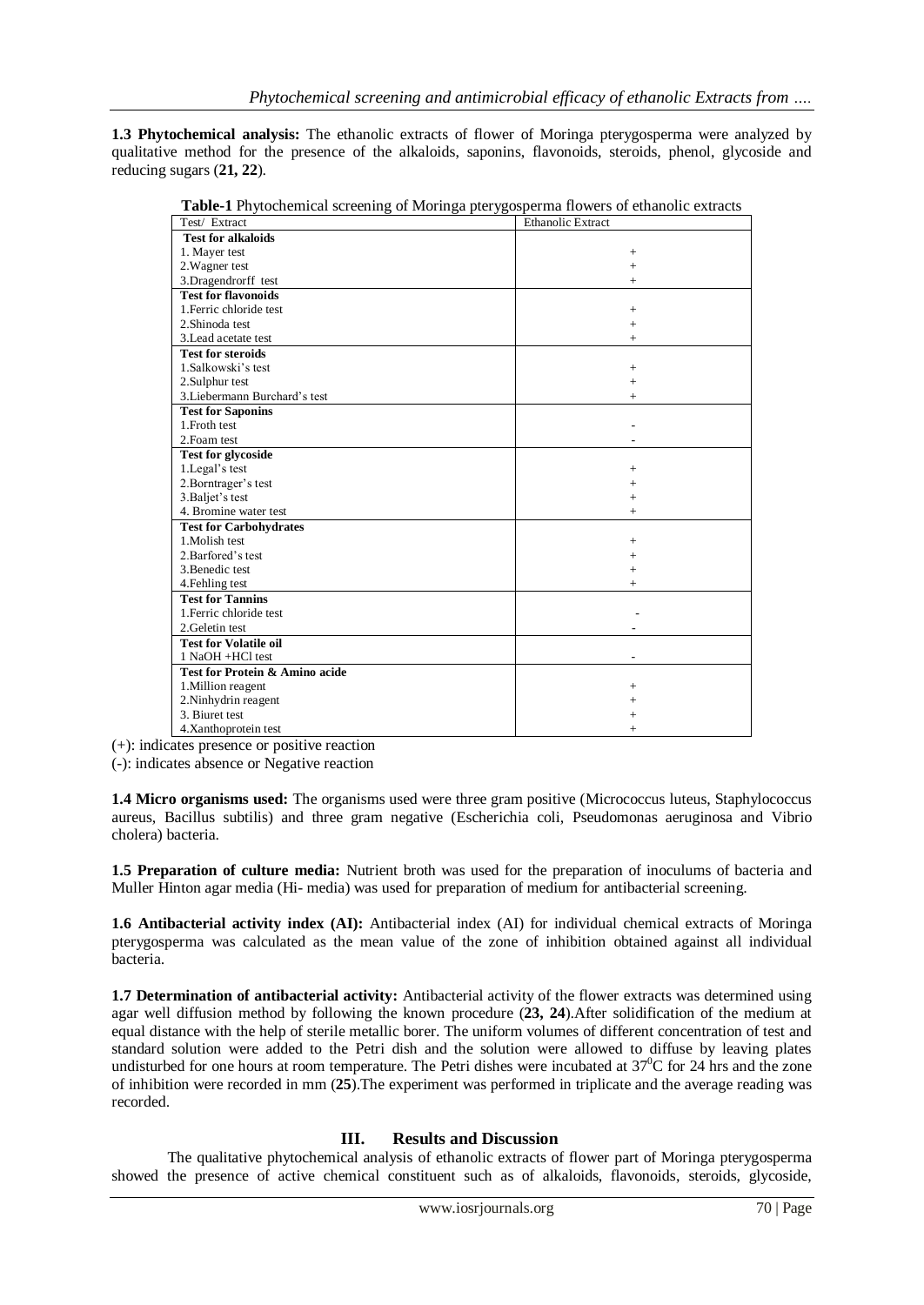carbohydrates, proteins and amino acid while showed the absences of saponins, tannins, and volatile oil (table-1)

|         | <b>THEIR A</b> THROUGHAI AGU TH'T OF GLAUG CHAIRDING CAUGGED OF INDITIION DIGITION TO DETERMINE          |                                     |    |    |    |    |                |  |  |
|---------|----------------------------------------------------------------------------------------------------------|-------------------------------------|----|----|----|----|----------------|--|--|
| Extract |                                                                                                          | Diameter of zones of inhibition(mm) |    |    |    |    |                |  |  |
|         | Gram positive                                                                                            | Gram negative                       |    |    |    |    | Activity index |  |  |
|         |                                                                                                          | Sа                                  | Bs | Ec | Pa | Vc |                |  |  |
| Flower  |                                                                                                          |                                     |    | 16 |    |    | 17.833         |  |  |
|         | Metapoooogus lutaus. Se stephylogoogus auraus. De pegillus subtilis. Ee Eshoberichie soli. De peepdemone |                                     |    |    |    |    |                |  |  |

**Table-2** Antibacterial activity of crude ethanolic extracts of Moringa pterygosperma

(Ml-Micrococcus luteus, Sa-Staphylococcus aureus, Bs-Bacillus subtilis, Ec-Eshcherichia coli, Pa-Psendomonas aeruginosa, Vc-Vibrio cholera)



Antibacterial activity, ethanolic extracts showed varying degrees of inhibition on the tested organisms. All the gram positive bacteria such as Micrococcus luteus, Staphylococcus aureus, Bacillus subtilis and gram negative bacteria viz. Escherichia coli, Psendomonas aeruginosa, Vibrio cholera were found to be sensitive against the ethanolic extracts of floral part of Moringa pterygosperma, indicating the broad spectrum properties of the extracts. The antibacterial activity of ethanolic extracts of Moringa pterygosperma showed maximum zone of inhibition (23mm) against Micrococcus luteus. Moreover, gram positive bacteria were found to be more sensitive than gram negative bacteria. Moringa pterygosperma flower extracts has the highest activity index (AI) value 17.833 mm highest antibacterial activity against the bacteria tested (table-2).

Findings of the present study suggested that ethanolic extracts of flower part of Moringa pterygosperma have high potential as antibacterial compounds against human pathogens and their ability to inhibit resistance action of bacteria could improve treatment. Thus this plant extracts could be used in the treatment of infection disease caused by resistant bacteria. Therefore the results laid down a basis for investigation the search of new active chemical constituents in Moringa pterygosperma responsible for antibacterial.

#### **References**

- [1]. Aderogba, M.A., Okoh, E.K.and Idowu, T.O. "Journal of Biological Sciences'' 5, pp-239-242(2005).
- [2]. Trapti Rastogi, Bhurda, V., Aswar, P.B. and khadabadi, S.S."Asian J.Research Chem. Vol.2 (2). (2009).
- [3]. Sentil Kumar, Reetha P.K.D. "J.Phytol. 1, pp -193-198 (2009).
- [4]. Ali M.S., Azhar, I., Amtul, Z., Ahmad, V.U. and SSmanghni, K. "Fitoterapia, 70, pp-299-304 (1999).
- [5]. Caceres, A. Cabera, O., Morales, O, Mollinedo, P. and Mendia, P. "J. of Ethano Pharmacology, 33, pp-213-216 (1991).
- [6]. Grierson, D.S. and Afolayan, A.J. "Ethanopharmacol.3 (2), pp-58-62 (1999).
- [7]. Anwar, F., Latif. S., Ashraf, M. And Gilan, A.H., Phytother. Res. 21, pp-17-25 (2007).
- [8]. The wealth of India, Raw materials, Vol.VI, CSIR, New Delhi pp-426 (1962).
- [9]. Parrota, J. "A Healing plants of peninsular Indian ", 53, CSBI, pp-528-529. (2001).
- [10]. Caceres, A., Saravia, A., Rizzo, S. and Nave, F. "J. Ethanopharmacol. 36, pp 233-237(1992).
- [11]. Lockett, C.T., Calvet, C.C., and Grivetti, L.E. "Int. J .Food Sci. Nutr. 51(3) pp-195-208(2000).
- [12]. Giri, I.C., Shamin, Q.M.D., Safwan, A.K., Jitendra, P., Chaudhary, R. and Singh, A. "Int. J Pharma. Professionals Res.", Vol.1, pp-88 (2010).
- [13]. Pal, S.K., Mukherjee, P.K. and Saha, B.P. "Phytother.Res. 9, pp 463-465(1995).
- [14]. Mahajan. S.G., Banerjee, A., Chauhan, B.F. and Mehta A.A., Int. J. Toxicol. 28, pp.519-527 (2009).
- [15]. Bajpai, M.Pande A. Tewari, S.K. Prakash D. "Int. J. Food. Sci. Nutr."56. pp-287-291(2005).
- [16]. Gilani, A.H., Aftab K. Suria, A. and Faizi S., "Phytother. Res. 8, pp-87-91 (1994).
- [17]. Al-Awwadi, N., Azay, J.Auger, G. and Telssedre P.L., "J. Agric. Food Chem." 52, pp. 1008-1016 (2004).
- [18]. Panda, S.K., Thatoi, H.N.and Dutta S.K. "Journal of Medicinal plant research", 3(4) pp-294-300 (2009).